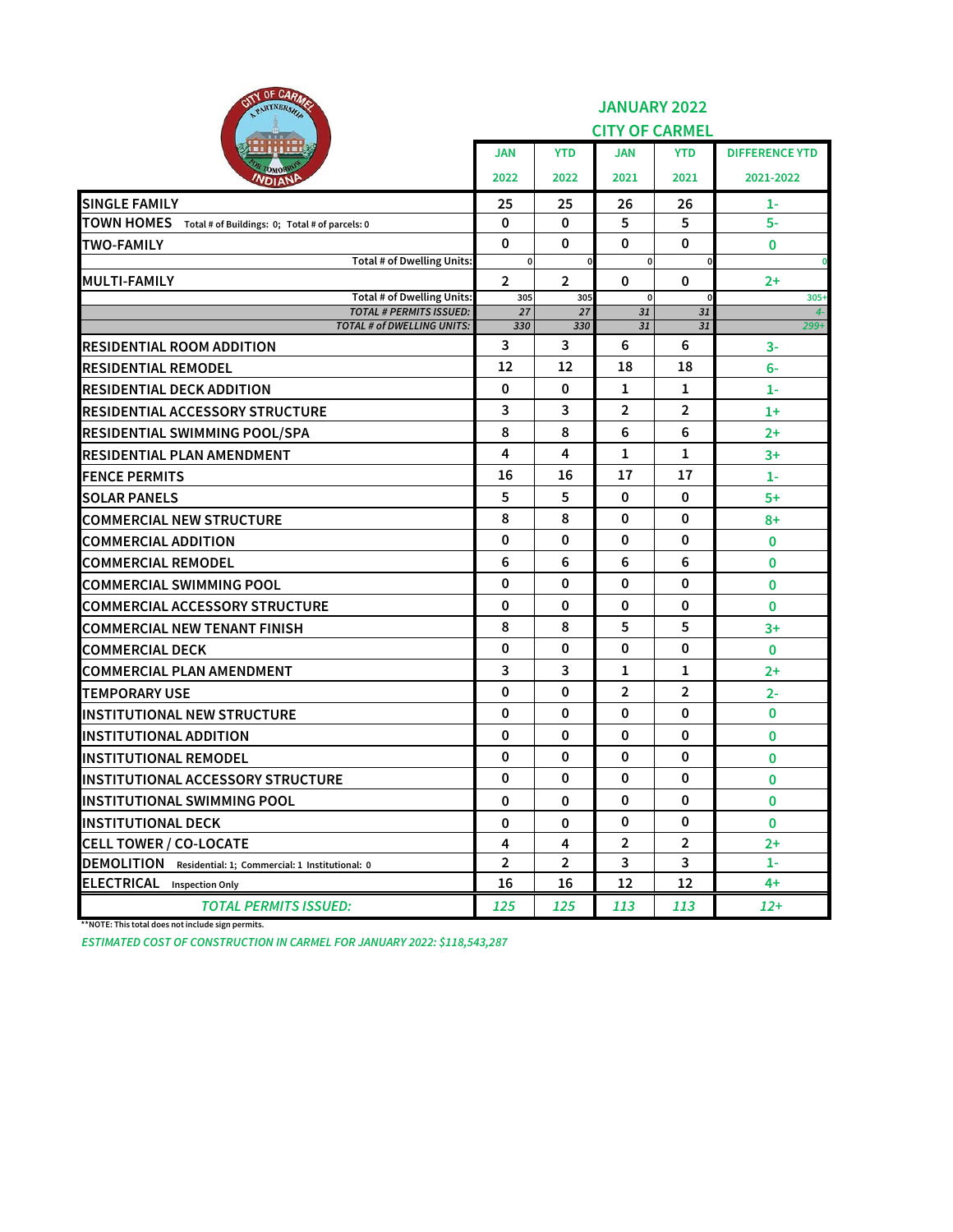# **D.O.C.S. BUILDING PERMIT ACTIVITY JANUARY 2022**

*COMMERCIAL, INSTITUTIONAL, & MULTI-FAMILY - NEW STRUCTURES, ACCESSORY BUILDINGS, ADDITIONS, TENANT FINISHES, REMODELS, POOLS, DECKS (Institutional includes churches, schools & public libraries)*

## *Type of Construction Total Permits Issued*

# **PERMITS ISSUED**

| <b>RESIDENTIAL MULTI-FAMILY:</b>                               |
|----------------------------------------------------------------|
| • The Signature (303 Units), 13111 Old Meridian St.            |
| · Village 10 (2 Units), 12755 Horseferry Rd.                   |
|                                                                |
| • The Signature Parking Garage, 13111 Old Meridian St.         |
| • The Signature Retail Shell, 13111 Old Meridian St.           |
| • North End Building A Garage, 525 North End Dr.               |
| . North End Building B Garage, 485 North End Dr.               |
| • The Windsor Parking Garage, 800 Monon Green Blvd.            |
| • Napleton Carmel Detail Center, 4250 E. 96th St.              |
| • Carmel Civic Square Garage, 50 Red Truck Rd.                 |
| · Village 8, 12750 Meeting House Rd.                           |
| COMMERCIAL TENANT FINISH / REMODEL:                            |
| • White Box, 9873 N. Michigan Rd.                              |
| · Roots Burger Bar, 12552 Gray Rd.                             |
| · Oberer's Flowers, 12761 Old Meridian St.                     |
| • Common Area Work, 1717 E. 116 <sup>th</sup> St.              |
| · Sharkey's Kids Cuts Salon, 9850 N. Michigan Rd.              |
| • Carr Workplace, 310 E. 96th St.                              |
| • MO Strategies, 501 Pennsylvania Parkway                      |
| • AHN Carmel Multi-Specialty, 13000 N. Meridian St.            |
| • Circle Real Estate, 30 W. Main St.                           |
| · Midwest Fertility Clinic, 12188 N. Meridian St.              |
| • IU Health Endocrinology Renovation, 151 Pennsylvania Parkway |
| · Next Gear, 11799 College Ave.                                |
| · Merchants Bank, 410 Monon Blvd.                              |
| · Spec Suite, 11611 N. Meridian St.                            |
|                                                                |

# **COMMERCIAL / INSTITUTIONAL CERTIFICATES OF OCCUPANCY ISSUED**

## **COMMERCIAL NEW STRUCTURE:…………..……………..…….………………………............................................................................................................................2**

*● Napleton Kia,* **4500 E. 96 th St.**

*● Holland Playfair Building,* **880 Monon Green Blvd.**

### **COMMERCIAL ADDITION:……………………..……………..…….………………………..........................................................................................................................1**

*● Tom Wood Powersports,* **3510 E. 96 th St.**

# **COMMERCIAL TENANT FINISH / REMODEL:……………..…….………………………..............................................................................................................................8**

- *● Northwestern Mutual,* **13085 Hamilton Crossing Blvd.**
- *● Two Penn Mark,* **11555 N. Meridian St.**
- *● West Clay Elementary School,* **3495 W. 126 th St.**
- *● Carmel Medical Arts Pavilion,* **12174 N. Meridian St.**
- *● Garbanzo Mediterranean Fresh,* **11100 N. Michigan Rd. #140**
- *● Ali'I Poke,* **12545 Old Meridian St. #120**
- *● Just Love Coffee,* **12525 Old Meridian St. #100**
- *● Compass CCG,* **250 E. 96 th St. #100**

# **D.O.C.S. BUILDING & SIGN ACTIVITY BY YEAR**

|                                        | <b>JAN 2022</b> | <b>JAN 2021</b> | <b>JAN 2020</b> | <b>JAN 2019</b> | <b>JAN 2018</b> |
|----------------------------------------|-----------------|-----------------|-----------------|-----------------|-----------------|
| TOTAL BUILDING PERMITS ISSUED:         | 109             | 113             | 91              | 87              | 88              |
| <b>TOTAL FENCE PERMITS ISSUED:</b>     | 16              |                 | 13              |                 |                 |
| <b>TOTAL SIGN PERMITS:</b>             | 22              | 25              | 35              | 25              | 17              |
| <b>TOTAL PUBLIC EVENT BANNERS:</b>     |                 | 4               |                 |                 | 11              |
| <b>BUILDING INSPECTIONS PERFORMED:</b> | 523             | 417             | 448             | 444             | 377             |
| <b>BUILDING PLAN REVIEWS:</b>          | 107             | 86              | 56              | 64              | 66              |
| PUBLIC REOUEST FOR INFORMATION (RFI):  |                 | 51              | 47              |                 | 74              |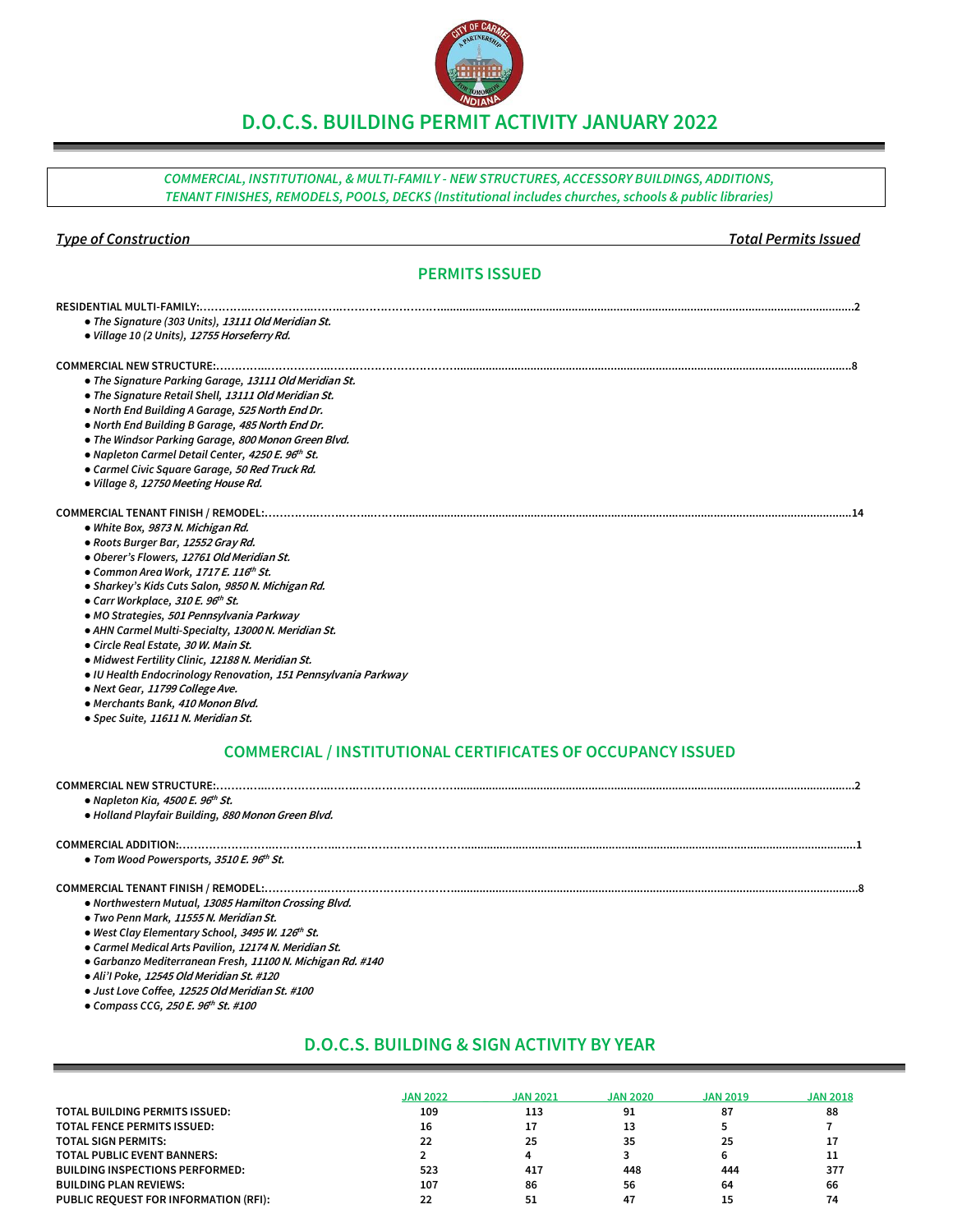

# **D.O.C.S. CODE ENFORCEMENT ACTIVITY JANUARY 2022**

# **CODE ENFORCEMENT TASK REPORT SUMMARY FOR JANUARY 2022**

| <b>COMPLAINTS RECEIVED</b> | <b>TOTAL:</b>  | <b>INSPECTION STATISTICS</b> |                                 | <b>TOTAL:</b> |     |  |  |
|----------------------------|----------------|------------------------------|---------------------------------|---------------|-----|--|--|
| <b>EMAIL</b>               | 7              | <b>NEW CASES</b>             |                                 |               | 123 |  |  |
| "MY CARMEL" APP            | 6              |                              | INITIAL INSPECTIONS             |               |     |  |  |
| <b>PHONE</b>               | 14             |                              | <b>ABATEMENT</b>                |               |     |  |  |
| <b>REFERRAL</b>            | $\overline{2}$ |                              | <b>INITIAL VIOLATION NOTICE</b> |               |     |  |  |
| <b>STAFF</b>               | 93             |                              | <b>RE-INSPECTIONS</b>           |               |     |  |  |
| <b>WALK-IN</b>             | 1              |                              | <b>CLOSED CASES</b>             |               |     |  |  |
| <b>INSPECTIONS BY AREA</b> | <b>WEST</b>    | <b>CENTRAL</b>               | <b>EAST</b>                     | <b>TOTAL:</b> |     |  |  |
| <b>NEW CASES</b>           | 18             | 58                           | 47                              | 123           |     |  |  |
| <b>INITIAL INSPECTIONS</b> | 16             | 56                           | 47                              | 119           |     |  |  |
| <b>RE-INSPECTIONS</b>      | 40             | 163                          | 150                             | 353           |     |  |  |
| <b>CLOSED CASES</b>        | 5              | 56                           | 44                              | 105           |     |  |  |

# **CODE ENFORCEMENT MONTHLY REPORT FOR JANUARY 2022**

| TYPE OF COMPLAINT/VIOLATION     | <b>NEW CASES</b> | TYPE OF COMPLAINT/VIOLATION     | <b>NEW CASES</b> |
|---------------------------------|------------------|---------------------------------|------------------|
| <b>BUILDING CODE VIOLATIONS</b> |                  | <b>PROPERTY MAINTENANCE</b>     | 12               |
| <b>COMMERCIAL VEHICLE</b>       | 4                | <b>RECREATIONAL VEHICLE</b>     |                  |
| <b>DUMPSTER</b>                 | 21               | <b>RIGHT-OF-WAY OBSTRUCTION</b> |                  |
| <b>FARM ANIMALS</b>             | 0                | <b>SIDEWALK</b>                 | 3                |
| <b>FENCE VIOLATION</b>          | 3                | <b>SIGNS</b>                    | 85               |
| <b>GRASS OR WEEDS</b>           | 0                | <b>TRASH/DEBRIS</b>             | 20               |
| <b>HOME OCCUPATION</b>          | 0                | <b>UNSAFE BUILDING</b>          |                  |
| <b>NOISE REGULATIONS</b>        | 0                | <b>JUNK VEHICLE</b>             |                  |
| <b>OPEN AND ABANDONED</b>       | 0                | <b>ZONING USE VIOLATIONS</b>    |                  |
| <b>OUTDOOR STORAGE</b>          | 41               | <b>SNOW AND ICE REMOVAL</b>     |                  |
| PARKING IN LAWN/GREENBELT       | 6                | <b>OTHER</b>                    | 3                |
|                                 |                  | <b>TOTAL</b>                    | 219              |

**FORECLOSURE MONITORING SUMMARY FOR JANUARY 2022**

| COMPLAINTS RECEIVED      | <b>TOTAL:</b> |
|--------------------------|---------------|
| NEW CASES                | 0             |
| INITIAL INSPECTIONS      | 3             |
| ABATEMENT                | 0             |
| INITIAL VIOLATION NOTICE | ŋ             |
| <b>RE-INSPECTIONS</b>    | 9             |
| CLOSED CASES             |               |

| <b>FORECLOSURE STATISTICS</b> | <b>WEST</b> | <b>CENTRAL</b> | <b>EAST</b> | <b>TOTAL:</b> |
|-------------------------------|-------------|----------------|-------------|---------------|
| <b>NEW CASES</b>              | 0           |                |             |               |
| INITIAL INSPECTIONS           | 0           |                |             |               |
| <b>RE-INSPECTIONS</b>         | 4           |                |             | 9             |
| <b>CLOSED CASES</b>           | 0           |                |             |               |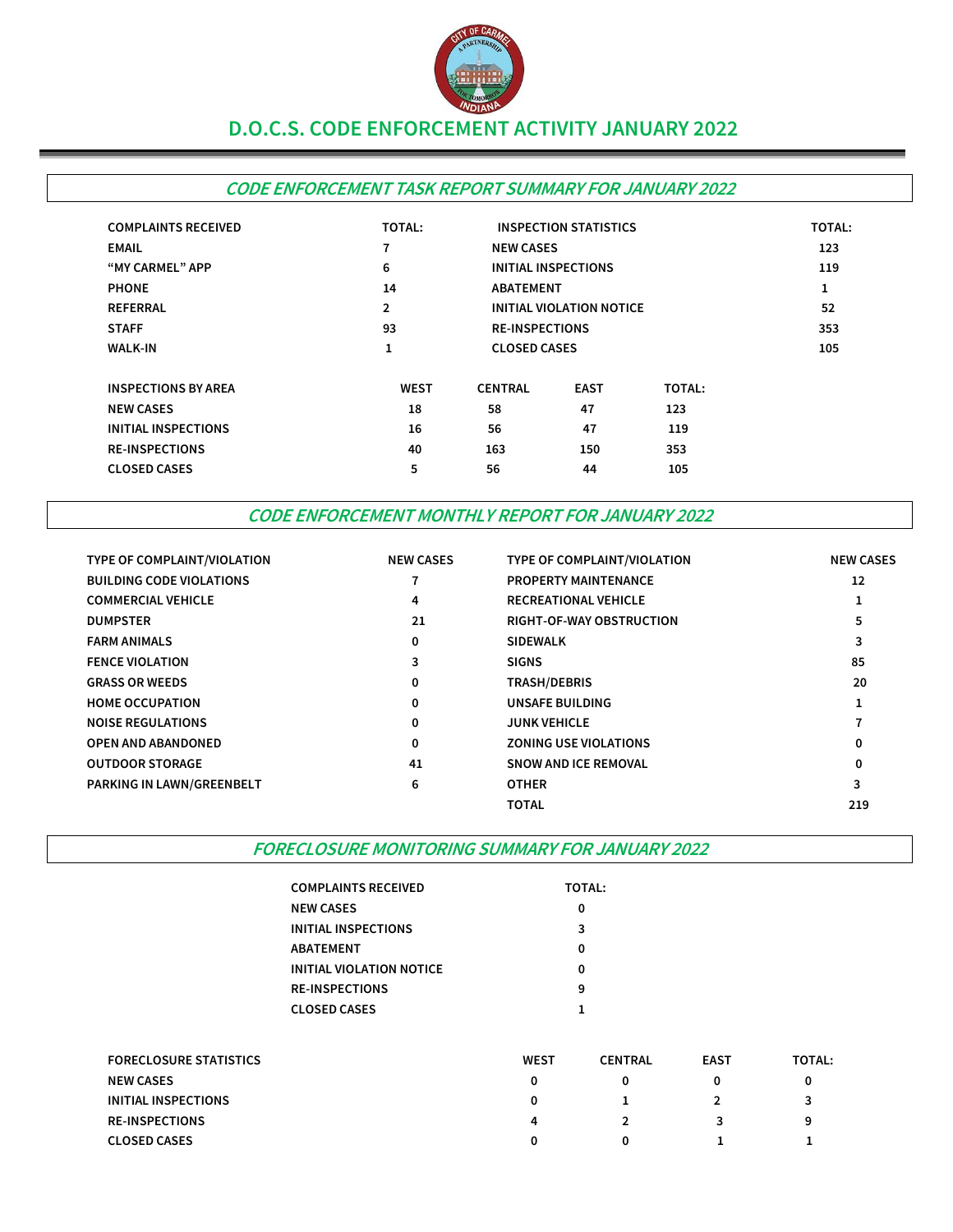# **DEPARTMENT OF COMMUNITY SERVICES INCOME REPORT JANUARY 1-31, 2022**



| <b>TRANSACTION TYPE:</b>                                                     | томон<br><b>INDIANA</b><br><b>TRANSACTIONS:</b> |     | <b>AMOUNT:</b>           |
|------------------------------------------------------------------------------|-------------------------------------------------|-----|--------------------------|
| BUILDING PERMITS: [Includes the fee for full Certificate of Occupancy (C/O)] | 118                                             | \$  | 304,209.42               |
| <b>DEMOLITION PERMITS:</b>                                                   | 3                                               | \$  | 919.00                   |
| <b>LATE FEES:</b>                                                            | 0                                               | \$  |                          |
| RE-INSPECTION, ADDITIONAL INSPECTION, AND/OR TEMP C/O:                       | 24                                              | \$  | 3,193.00                 |
| PLAN AMENDMENT: (Commercial / Institutional)                                 | 3                                               | \$  | 1,134.00                 |
| PLAN AMENDMENT: (Residential)                                                | 4                                               | \$  | 748.00                   |
| <b>SPECIAL EVENT PERMITS:</b>                                                | 0                                               | \$  |                          |
| TEMPORARY USE PERMITS/EXTENSIONS:                                            | 0                                               | \$  |                          |
| <b>APPEALS:</b>                                                              | 1                                               | \$  | 187.00                   |
| <b>FENCE PERMITS:</b>                                                        | 19                                              | \$  | 1,026.00                 |
| FENCE LIABILITY WAIVER: (Paid to Hamilton County)                            | 10                                              | \$  | 280.00                   |
| <b>ABATEMENT:</b>                                                            | 0                                               | \$  |                          |
| <b>ADLS:</b>                                                                 | 1                                               | \$  | 1,150.00                 |
| <b>ADLS AMENDMENT:</b>                                                       | 0                                               | \$  |                          |
| <b>COMMITMENT AMENDMENT:</b>                                                 | 0                                               | \$  |                          |
| <b>DEVELOPMENT PLAN:</b>                                                     | 1                                               | \$  | 1,671.50                 |
| <b>DEVELOPMENT PLAN AMENDMENT:</b>                                           | 0                                               | \$  |                          |
| <b>HPR REVIEW:</b>                                                           | 0                                               | \$  |                          |
| <b>ORDINANCE AMENDMENT:</b>                                                  | 0                                               | \$  |                          |
| <b>PLAT VACATE:</b>                                                          | 0                                               | \$  |                          |
| <b>PRIMARY PLAT:</b>                                                         | 0                                               | \$  | $\blacksquare$           |
| <b>PRIMARY PLAT AMENDMENT:</b>                                               | 0                                               | \$  |                          |
| <b>PUD ORDINANCES:</b>                                                       | 0                                               | \$  | $\blacksquare$           |
| <b>REZONE:</b>                                                               | 0                                               | \$  | $\overline{\phantom{a}}$ |
| <b>ADDITIONAL WAIVER:</b>                                                    | 0                                               | \$  |                          |
| <b>SDR SITE PLAN REVIEW:</b>                                                 | 0                                               | \$  |                          |
| <b>SECONDARY PLAT/REPLAT:</b>                                                | 2                                               | \$  | 14,816.00                |
| <b>SUBDIVISION WAIVER:</b>                                                   | 1                                               | \$  | 1,150.00                 |
| <b>MISC. ZONING WAIVER:</b>                                                  | 0                                               | \$  | $\blacksquare$           |
| <b>TAC ONLY:</b>                                                             | 0                                               | \$  |                          |
| <b>DEVELOPMENT STANDARDS VARIANCE:</b>                                       | 3                                               | \$  | 1,934.00                 |
| <b>HEARING OFFICER REVIEW:</b>                                               | 6                                               | \$  | 2,080.00                 |
| <b>SPECIAL EXCEPTION VARIANCE:</b>                                           | 0                                               | \$  | $\blacksquare$           |
| <b>SPECIAL USES: (Includes Special Use Amendments)</b>                       | 0                                               | Ş   | $\blacksquare$           |
| <b>USE VARIANCE:</b>                                                         | 0                                               | \$  |                          |
| <b>SIGN PERMITS:</b>                                                         | 21                                              | \$  | 4,695.22                 |
| <b>ZONING DETAILS/LETTER:</b>                                                | $\overline{2}$                                  | \$  | 221.00                   |
| PARK & RECREATION IMPACT FEE (PRIF):                                         | 24                                              | \$  | 791,301.40               |
| TOTALS:                                                                      |                                                 |     |                          |
| <b>GENERAL FUND #101:</b>                                                    |                                                 | \$  | 339,414.14               |
| <b>PRIF ACCOUNT # 106:</b>                                                   |                                                 | \$. | 74,506.00                |
| <b>PRIF ACCOUNT # 902:</b>                                                   |                                                 | \$  | 716,795.40               |
| <b>UTILITY FEES: (Sewer/Water permits)</b>                                   |                                                 | \$  | 115,733.00               |
| <b>TOTAL DEPOSIT:</b>                                                        |                                                 | \$  | 1,246,448.54             |
| Last Month's General Fund Deposit:                                           |                                                 | \$  | 341,856.86               |
| Last Month's Total Deposit:                                                  |                                                 | \$  | 779,707.10               |

**NOTE: Receipts were deposited for 20 business days this month.**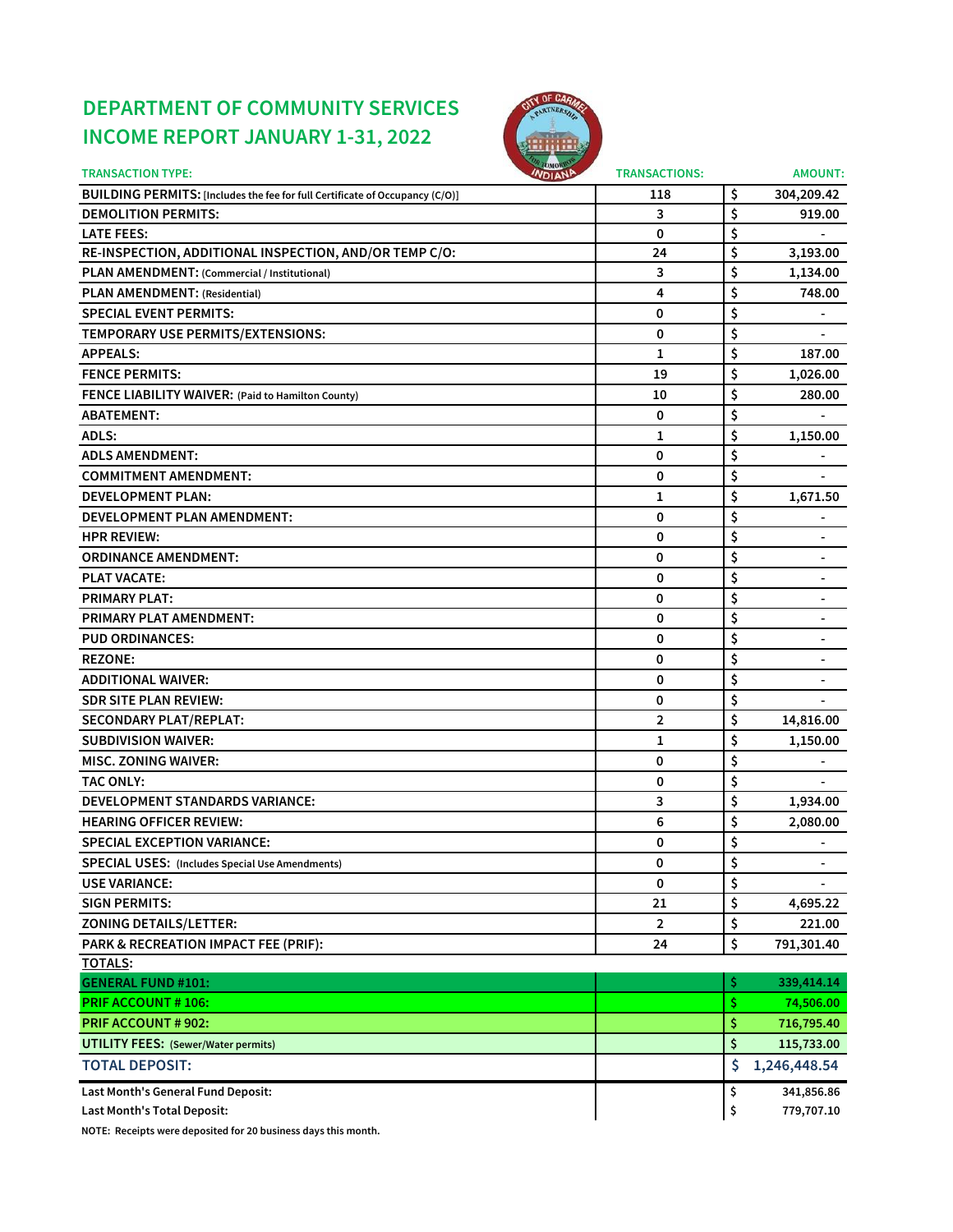# **City of Carmel Monthly Permits Issued 1/1/2022 - 1/31/2022**

**Page 1**

## Date: 2/7/2022

|                    | Status        | Permit NO    | Lot      | Subdivision                    | Property Address                        | Permit Type Description  | Estimated       | Sq Ft<br><b>Contact Name</b>                             | <b>Contact Address</b>           | Contact City, State Zip    | Property Owner (as listed per applicant) | Owner Address                         | Owner City, State Zip      |
|--------------------|---------------|--------------|----------|--------------------------------|-----------------------------------------|--------------------------|-----------------|----------------------------------------------------------|----------------------------------|----------------------------|------------------------------------------|---------------------------------------|----------------------------|
| <b>Issue</b>       |               |              |          |                                |                                         |                          | Cost of         |                                                          |                                  |                            |                                          |                                       |                            |
| Date               |               |              |          |                                |                                         |                          |                 |                                                          |                                  |                            |                                          |                                       |                            |
|                    |               |              |          |                                |                                         |                          |                 |                                                          |                                  |                            |                                          |                                       |                            |
| 1/3/2022   ISSUED  |               | B-2021-01580 |          | THE LAKES AT HAYDEN RUN        | 3302 LORENZO BLVD, CAR, 46074           | <b>RES - REMODEL</b>     | \$65,000.00     | 1,533.00 Misner Voege Projects LLC                       | 3201 W SR 32                     | WESTFIELD, IN 46074        | Martin Deruz                             | 13302 Lorenzo blvd                    | carmel, in 46074           |
|                    | ISSUED        | B-2021-01798 |          | 16, Acreas MAPLE ACRES         | 13715 MAPLE ST, CAR, 46033              | <b>RES - POOL</b>        | \$81,929.1      | 1,350.00 Nancy Phillips                                  | 5575 Elmwood Ave Ste D           | Indianapolis, IN 46203     | Amanda Kruse                             | 13715 Maple St                        | Carmel, IN 46033           |
|                    | <b>ISSUED</b> | B-2021-01906 |          | WEST CARMEL MARKETPLACE        | 9873 N MICHIGAN RD, CAR, 46032          | COMM - REMODEI           | \$100,000.00    | 4,600.00 Kathy Brewer                                    | 8709 Castle Park Dr              | Indpls, IN $46256$         | Casto                                    | 250 Civic Center Dr Ste 500           | Columbus, OH 43215         |
|                    | ISSUED        | B-2021-01917 |          | VILLAGE OF WESTCLAY            | 13417 DUMBARTON ST, CARMEL, 46032       | <b>RES - POOL</b>        | \$74,000.00     | 1.311.00 Katie Colon                                     | PO Box 576                       | Plainfield, IN 46168       | Alex Azar & Anthony Crain                | 13417 Dumbarton St.                   | Carmel, IN 46032           |
|                    | <b>ISSUED</b> | B-2021-01469 |          |                                | 800 MONON GREEN BLVD, CARMEL, 46032     | COMM - NEWSTRUCT         |                 |                                                          | 385 City Centre Drive, Suite 100 | Carmel, In 46032           |                                          | 770 Third Avenue, SW                  | Carmel, In 46032           |
| 1/4/2022           |               |              |          |                                |                                         |                          | \$5,500,000.00  | 34,000.00 PHC Contractor                                 |                                  |                            | Pedcor Housing Corporation               |                                       |                            |
|                    | <b>ISSUED</b> | B-2021-01886 |          | LAURELWOOD                     | 954 LAURELWOOD, CAR, 46032              | <b>RES - ACCSTRCT</b>    | \$271,000.0     | 474.00 Hamilton Homes                                    | 8501 Bash Street                 | INDY, IN 46250             | Nicole Martin                            | 954 Laurelwood                        | Carmel, IN 46032           |
|                    | <b>ISSUED</b> | B-2021-01894 |          | SADDLEBROOK AT SHELBORNE       | 3337 WHISPERING PINES LN, CARMEL, 46032 | <b>RES - SOLAR</b>       | \$37,776.00     | 386.00 Solar Energy Solutions                            | 1038 Brentwood Ct Suite B        | Lexington, KY 4051         | Dustin Grethen                           | 3337 Whispering Pines Ln              | Carmel, IN 46032           |
|                    | <b>ISSUED</b> | B-2021-01967 |          |                                | 9830 N MICHIGAN RD, CARMEL, 46032       | COMM - COMAMEND          |                 | Capitol Construction Services, Inc.                      | 11051 Village Square Lane        | Fishers, IN 46038          | Paragon Realty, LLC                      | 8700 North Street, Suite 310          | Fishers, IN 46038          |
|                    | <b>ISSUED</b> | B-2021-01988 |          | SADDLE CREEK                   | 14201 AUTUMN WOODS DR, CARMEL, 46074    | <b>RES - SOLAR</b>       | \$4,059.90      | 210.00 BRS Permitting                                    | 1403 N Research Way Bldg         | Orem, UT 84097             | Naresh Budhavaran                        | 14201 Autumn Woods Dr                 | Westfield, IN 46074        |
|                    | <b>ISSUED</b> | B-2021-01989 |          | COPPERWOOD                     | 940 COPPERWOOD DR, CARMEL, 46033        | <b>RES - SOLAR</b>       | \$2,706.60      | 140.10 BRS Permitting                                    | 1403 N Research Way Bldg.        | Orem, UT 84097             | Scott Charland                           | 940 Copperwood Dr                     | Carmel, IN 46033           |
|                    | <b>ISSUED</b> | B-2021-01990 |          | THE LAKES AT HAYDEN RUN        | 13208 ROMA BND, CARMEL, 46074           | RES - SOLAR              | \$6,432.69      | 333.00 BRS Permitting                                    | 1403 N Research Way Bldg J       | Orem, UT 84097             | Kristen Piron                            | 13208 Roma Bend                       | Carmel, IN 46074           |
|                    |               |              |          |                                |                                         |                          |                 |                                                          |                                  |                            |                                          |                                       |                            |
| 1/5/2022   ISSUED  |               | B-2022-00012 |          |                                | 11107 COLLEGE AVE, CARMEL, 46032        | <b>INST - ELECTRICAI</b> |                 | <b>Bradley Pease</b>                                     | l Civic Square                   | Carmel, IN 46032           | City of Carmel                           | 1 Civic Square                        | Carmel, IN 46032           |
|                    | ISSUED        | B-2021-01999 |          | LAURELWOOD                     | 1122 LAURELWOOD, CARMEL, 46032          | <b>RES - RESAMEND</b>    |                 | Nicole Loomis                                            | 11825 Broadway Street            | Indianpolis, IN 46236      | Scott & Debbie Law                       | 1122 Laurelwood                       | Carmel, IN 46038           |
| $1/6/2022$ ISSUED  |               | B-2021-01062 | 10, Pt 9 | <b>LADY HAMILTON ESTATES</b>   | 10980 BEECHWOOD DR W, INDIANAPOLIS,     | <b>RES - ACCSTRCT</b>    | \$40,000.00     | 1,120.00 Marc Griffith                                   | 10980 Beechwood Drive West       | Carmel, IN 46280           | Marc Griffith                            | 10980 Beechwood Drive West            | Carmel, IN 46280           |
|                    |               |              |          |                                |                                         |                          |                 |                                                          |                                  |                            |                                          |                                       |                            |
|                    | <b>ISSUED</b> | B-2021-01915 |          | FOSTER ESTATES                 | 14273 SKIPPER CT, CAR, 46033            | <b>RES - POOL</b>        | \$90,000.00     | $1.815.00$ Joe Getchell                                  | 11333 N Gray Road                | Carmel, IN 46033           | Matt Walker                              | 14273 Skipper Court                   | Carmel, IN 46033           |
|                    | <b>ISSUED</b> | B-2021-01941 |          |                                | 13815 GRISHAM DR, CAR, 46033            | <b>RES - SGNLFAM</b>     | \$300,000.00    | 2,930.00 Epcon Communities                               | 11555 N. Meridian Street #120    | Carmel, IN 46032           | Epcon Communities                        | 11555 N. Meridian Street #120         | Carmel, IN 46032           |
|                    | <b>ISSUED</b> | B-2021-01943 |          | GRAMERCY WEST                  | 1045 VALENTINE LN, CAR, 46032           | <b>RES - SGNLFAM</b>     | \$288,000.00    | 1,621.00 David Weekley Homes                             | 9310 N. Meridian Suite 100       | Indianapolis, IN 46260     | Weekley Homes LLC                        | 1111 North Post Oak Rd                | Houston, TX 77055          |
|                    | <b>ISSUED</b> | B-2021-01948 |          | <b>GRAMERCY WEST</b>           | 1021 VALENTINE LN, CAR, 46032           | <b>RES - SGNLFAM</b>     | \$280,000.00    | 1,621,00 David Weekley Homes                             | 9310 N. Meridian Suite 100       | Indianapolis, IN 46260     | Weekley Homes LLC                        | 1111 North Post Oak Rd                | Houston, TX 77055          |
|                    |               |              |          |                                |                                         |                          |                 |                                                          |                                  |                            |                                          |                                       |                            |
|                    | <b>ISSUED</b> | B-2021-02000 |          | SIMEON HAWKINS                 | 30 W MAIN ST, CARMEL, 46032             | <b>COMM - NWTENFIN</b>   | \$77,300.00     | 4,508.00 Capitol Construction Services, Inc.             | 11051 Village Square Lane        | Fishers, IN 46038          | Circle Real Estate                       | 30 W. Main Stree                      | Carmel, IN 46032           |
|                    | <b>ISSUED</b> | B-2022-00026 |          | COOL CREEK NORTH               | 851 STANTON CT, CARMEL, 46033           | <b>RES - ELECTRICAL</b>  |                 | Brian Ashpaugh                                           | 17903 Sun Park Drive, Suite 5    | Westfield, IN 46074        | David Guest                              | 851 Stanton Court                     | Carmel, IN 46033           |
|                    | <b>ISSUED</b> | B-2021-01712 |          | RIDGE AT THE LEGACY, THE       | 14385 ARNETT DR, CAR, 46033             | <b>RES - RESAMEND</b>    |                 | Jonathan Wright                                          | 1400 E Springhill Drive          | Terre Haute, IN 47802      | Miguel & Carolina Medina                 | 14385 Arnett Dr                       | Carmel, IN 46033           |
|                    | <b>ISSUED</b> | B-2021-01872 |          |                                | 2525 W 141ST ST, CARMEL, 46074          | COMM - COLOC             | \$35,000.00     | 35,00 Communications Infrastructure, Inc d/b/a Heartland | 10277 Leases Corner Ct           | Camby, IN 46113            | Wilbur E Tyner QTIP Trust                | 2525 W 141st Street                   | Westfield, IN 46074        |
|                    | ISSUED        | B-2022-00027 |          |                                | 3702 E 96TH ST, IND, 46240              | <b>INST - ELECTRICAL</b> |                 | <b>Bradley Pease</b>                                     | 1 Civic Square                   | Carmel, IN 46032           | City of Carmel                           | 1 Civic Square                        | Carmel, IN 46032           |
|                    | ISSUED        | B-2021-01916 |          | GRAMERCY WEST                  | 1033 VALENTINE LN, CAR, 46032           | <b>RES - SGNLFAM</b>     | \$290,000.00    | 1,621.00 David Weekley Homes                             | 9310 N. Meridian Suite 100       | Indianapolis, IN 46260     | Weekley Homes LLC                        | 1111 North Post Oak Rd                | Houston, TX 77055          |
|                    | <b>ISSUED</b> | B-2022-00023 |          | APPLEGATE ADDITION             | 217 2ND AVE NW, CAR, 46032              | <b>RES - ELECTRICAL</b>  |                 | Miller Eads Co Inc                                       | 4125 N Keystone Avenue           | Indianapolis, IN 46205     | James Rice                               | 217 2nd Ave NW                        | Carmel, IN 46032           |
|                    |               |              |          |                                |                                         |                          |                 |                                                          | 11590 N. Meridian St. #530       |                            |                                          |                                       |                            |
| 1/7/2022   ISSUED  |               | B-2021-01956 |          | ESTATES AT TOWNE MEADOW        | 2859 TRAILBLAZER CT, CARMEL, 46032      | <b>RES - SGNLFAM</b>     | \$850,000.00    | 6,366.00 PulteGroup                                      |                                  | Carmel, IN 46032           | PulteGroup                               | 11590 N. Meridian St. #530            | Carmel, IN 46032           |
|                    | ISSUED        | B-2021-01952 |          | ESTATES AT TOWNE MEADOW        | 2815 TRAILBLAZER CT, CARMEL, 46032      | <b>RES - SGNLFAM</b>     | \$930,000.00    | 7.254.00 PulteGroup                                      | 11590 N. Meridian St. #530       | Carmel, IN 46032           | PulteGroup                               | 11590 N. Meridian St. #530            | Carmel, IN 46032           |
|                    | ISSUED        | B-2021-01976 |          | <b>CLAY CORNER</b>             | 1520 MAIRN AVE, CAR, 46032              | <b>RES - REMODEL</b>     | \$30,000.00     | 2,000.00 Joseph Barnes                                   | 101 S Pennsylvania St            | Indianapolis, IN 46204     | Joseph Barnes                            | 101 S Pennsylvania St                 | Indianapolis, IN 46204     |
| 1/10/2022   ISSUED |               | B-2021-01905 |          | <b>SMOKEY RIDGE</b>            | 3207 DRIFTWOOD CT, CARMEL, 46033        | <b>RES - POOL</b>        | \$100,000.00    | $656,00$ Pools of Fun                                    | PO Box 576                       | Plainfield, IN 46168       | David & Jennifer Sams                    | 3207 Driftwood Ct.                    | Carmel, IN 46033           |
|                    | ISSUED        | B-2021-01958 |          |                                | 501 PENNSYLVANIA PKY, INDIANAPOLIS,     | <b>COMM - NWTENFIN</b>   | \$109,000.00    | 5,292.00 Harmon Construction Services                    | 5778 West Rockwood Lane          | New Palestine, IN 46163    | Cushman & Wakefield                      | 501 North Pennsylvania PKWY suiye 185 | Indianapolis, IN 46280     |
|                    |               |              |          |                                | 46280                                   |                          |                 |                                                          |                                  |                            |                                          |                                       |                            |
|                    | ISSUED        | B-2022-00016 |          | <b>BAYHILL</b>                 | 12530 PEBBLEPOINTE PASS, CARMEL, 46033  | <b>RES - REMODEL</b>     | \$150,000.00    | 480.00 Corinthian Fine Homes                             | 2121 E. 56th St.                 | Indianapolis, IN 46220     | Joe Peterson                             | 12530 Pebblepointe Pass               | Carmel, IN 46033           |
|                    | <b>ISSUED</b> | B-2021-01945 |          | VILLAGE OF MOUNT CARMEL        | 3864 PAINTER CT, CAR, 46032             | <b>RES - ADDITION</b>    | \$80,000.00     | 380.00 Foerster Construction                             | 13830 Painter Court              | Carmel, In 46032           | Brvan Vackaı                             | 13864 Painter Court                   | Carmel, IN 46032           |
|                    |               |              |          |                                |                                         |                          |                 |                                                          |                                  |                            |                                          |                                       |                            |
| 1/11/2022   ISSUED |               | B-2021-01890 | 1325     | JACKSONS GRANT ON WILLIAMS     | 578 ALMOND CREEK DR, CAR, 46032         | <b>RES - SGNLFAM</b>     | \$2,860,766.00  | 11,889.00 Homes by McKenzie INC                          | 4631 Lisborn Drive               | Carmel, IN 46033           | Homes by McKenzie INC                    | 4631 Lisborn Drive                    | Carmel, IN 46033           |
|                    |               |              |          | $\mathbb C$ REEK               |                                         |                          |                 |                                                          |                                  |                            |                                          |                                       |                            |
| 1/12/2022   ISSUED |               | B-2021-01877 | l 182A   | <b>GROVE AT THE LEGACY</b>     | 6935 ANTIQUITY DR, CARMEL, 46033        | <b>RES - SGNLFAM</b>     | \$336,863.00    | 2,824.00 Kim Hicks                                       | 630 3rd Ave SW Ste200            | Carmel, IN 46032           | Fodd Pyatt                               | 630 3rd Ave SW Ste200                 | Carmel, IN 46032           |
|                    | ISSUED        | B-2021-01964 | 64A      | GROVE AT THE LEGACY            | 6982 CHERRY CREEK BLVD, CAR, 46033      | <b>RES - SGNLFAM</b>     | \$295,875.00    | 3,262.00 Pyatt Builders                                  | 630 3rd Ave SW Ste200            | Carmel, IN 46032           | <b>Todd Pyatt</b>                        | 630 3rd Ave SW Ste 200                | Carmel, IN 46032           |
|                    | <b>ISSUED</b> | B-2021-01970 | 138      | <b>GROVE AT THE LEGACY</b>     | 6939 PICKETT PL, CAR, 46033             | <b>RES - SGNLFAM</b>     | \$313,875.00    | 2,722.00 Pyatt Builders                                  | 630 3rd Ave SW Ste200            | Carmel, IN 46032           | Todd Pyatt                               | 630 3rd Ave SW Ste200                 | Carmel, IN 46032           |
|                    | ISSUED        | B-2021-01965 | 64B      | GROVE AT THE LEGACY            | 6974 CHERRY CREEK BLVD, CAR, 46033      | <b>RES - SGNLFAM</b>     | \$294,383.00    | 2,607.00 Pyatt Builders                                  | 630 3rd Ave SW Ste200            | Carmel, IN 46032           | <b>Todd Pyatt</b>                        | 630 3rd Ave SW Ste 200                | Carmel, IN 46032           |
|                    | ISSUED        | B-2021-01998 |          | ESTATES AT TOWNE MEADOW        | 2592 TOWNE MEADOW DR, CAR, 46032        | <b>RES - REMODEL</b>     | \$7,000.00      | 200.00 David Wang                                        | 13144 Harrison dr                | Carmel, IN 46033           | David Wang                               | 13144 Harrison dr                     | Carmel, IN 46033           |
|                    |               |              |          |                                |                                         |                          |                 |                                                          |                                  |                            |                                          |                                       |                            |
|                    | ISSUED        | B-2022-00052 | 278      | WOODLAND SPRINGS               | 11107 LAKESHORE DR E, CARMEL, 46033     | <b>RES - ELECTRICAL</b>  |                 | Brian Ashpaugh                                           | 17903 Sun Park Drive, Suite 5    | Westfield, IN 46074        | Ike Sedberry                             | 11107 East Lakeshore Drive            | Carmel, IN 46033           |
| 1/13/2022   ISSUED |               | B-2021-00977 |          |                                | 13111 OLD MERIDIAN ST, CARMEL, 46032    | RES - MLTFAM             | \$65,000,000.00 | 474,287.00 Tim Roberts                                   | 805 W. City Center Drive         | Carmel, IN 46032           | Matt Cremer                              | Box 6331                              | Fishers, IN 46038          |
|                    | <b>ISSUED</b> | B-2021-01034 |          |                                | 13111 OLD MERIDIAN ST, CARMEL, 46032    | COMM - NEWSTRUCT         | \$6,100,000.00  | 134,445.00 Tim Roberts                                   | 805 W. City Center Drive         | Carmel, IN 46032           | Matt Cremer                              | Box 6331                              | Fishers, IN 46038          |
|                    | ISSUED        | B-2021-01035 |          |                                | 13111 OLD MERIDIAN ST, CARMEL, 46032    | COMM - NEWSTRUCT         | \$1,300,000.00  | 14,654.00 Tim Roberts                                    | 805 W. City Center Drive         | Carmel, IN 46032           | Matt Creme                               | Box 6331                              | Fishers, IN 46038          |
|                    | ISSUED        | B-2021-01810 |          |                                | 4250 E 96TH ST, INDIANAPOLIS, 46240     | COMM - NEWSTRUCT         | \$1,300,000.00  | 13,345.00 Frederick Grier                                | One Oakbrook Terrace, Suite 600  | Oakbrook Terrace, IL 60181 | Richard Brandstatter                     | One Oakbrook Terrace, Suite 600       | Oakbrook Terrace, IL 60181 |
|                    | <b>ISSUED</b> | B-2021-01859 |          |                                | 3549 W 131ST ST, CARMEL, 46074          | <b>RES - ADDITION</b>    | \$300,000.00    | 1,944,00 1661 136th LLC                                  | 11590 Ditch rd                   | Carmel, IN 46032           | Andrius Doniela                          | 11590 Ditch Rd                        | Carmel, IN 46032           |
|                    | ISSUED        | B-2022-00047 |          | WILSON VILLAGE                 | 650 COLLEGE WAY, CARMEL, 46032          | <b>RES - ELECTRICAL</b>  |                 | Michael Stephens                                         | 650 College Way                  | Carmel, IN 46032           | Michael Stephens                         | 650 College Way                       | Carmel, IN 46032           |
|                    | <b>ISSUED</b> | B-2021-01957 |          | <b>WEXLEY CHASE</b>            | 3377 KILKENNY CIR, CARMEL, 46032        | RES - SOLAR              | \$41,155.60     | 458.00 Jefferson Electric, LLC                           | 2114 E Washington St.            | Indianapolis, IN 46201     | lingwei Meng                             | 3377 Kilkenny Circle                  | Carmel, IN 46032           |
|                    | <b>ISSUED</b> | B-2021-01904 | $85-A$   | <b>WATERFRONT OF WEST CLAY</b> | 1710 WATERBRIDGE DR, ZIONSVILLE, 46077  |                          |                 |                                                          |                                  | Zionsville, IN 4607        |                                          |                                       | Zionsville, IN 46077       |
|                    |               |              |          |                                |                                         | <b>RES - RESAMEND</b>    |                 | Paul Shoopman                                            | 11731 Cold Creek Court           |                            | Paul Shoopman                            | 11731 Cold Creek Cour                 |                            |
|                    | <b>ISSUED</b> | B-2022-00055 |          | <b>SPRING HILL ESTATES</b>     | 10511 SPRING HILL DR, CARMEL, 46032     | <b>RES - ELECTRICAL</b>  |                 | Kinder Electric Co., Inc.                                | 9087 Technology Lane             | Fishers, IN 46038          | Donnell Dykstra                          | 10511 Spring Hill Dr                  | Carmel, IN 46032           |
| 1/14/2022   ISSUED |               | B-2021-01048 |          | NORTH END                      | 525 NORTH END DR. CAR. 46032            | COMM - NEWSTRUCT         | \$1,590,000.00  | 18,859.00 Steve Jansen                                   | 522 South Rangeline Road         | Carmel, IN 46032           | North End Apartments LLC                 | 1132 South Rangeline Road             | Carmel. IN 46032           |
|                    | ISSUED        | B-2021-01049 |          | NORTH END                      | 485 NORTH END DR, CAR, 46032            | COMM - NEWSTRUCT         | \$2,086,113.00  | $16.187.00$ Steve Jansen                                 | 522 South Rangeline Road         | Carmel, IN 46032           | North End Apartments LLC                 | 1132 South Rangeline Road             | Carmel, In 46032           |
|                    | <b>ISSUED</b> | B-2021-01923 |          | VILLAGE OF WESTCLAY            | 1821 BEAUFAIN ST, CARMEL, 46032         | <b>RES - SGNLFAM</b>     | \$1,300,000.00  | 8.267.00 GRADISON BUILDING CORP                          | 6330 E 75th Street Ste 156       | Indianapolis, IN 46250     | MICHAEL & KAREN GOELLER                  | 506 E WOODSIDE DR                     | TERRE HAUTE, IN 47802      |
|                    | ISSUED        | B-2021-01955 |          |                                | 12552 GRAY RD, CAR, 46033               | <b>COMM - REMODEL</b>    | \$365,000.00    | $2,423.00$ Ben Summers                                   | 4201 Millersville Rd #200        | Indianapolis, IN 46205     | KennMar, LLC                             | 5253 W 16th St                        | Indianapolis, IN 46224     |
|                    | <b>ISSUED</b> | B-2021-01977 | 216      | JACKSONS GRANT ON WILLIAMS     | 12223 HOBBY HORSE DR, CAR, 46032        | RES - SGNLFAM            | \$819,000.00    | 4,997.00 Wedgewood Building Company                      | 32 First St NE                   | Carmel, IN 46032           | Wedgewood Building Company               | 32 First St NE                        | Carmel, IN 46032           |
|                    |               |              |          | <b>CREEK</b>                   |                                         |                          |                 |                                                          |                                  |                            |                                          |                                       |                            |
|                    | ISSUED        | B-2022-00010 |          |                                | 151 PENNSYLVANIA PKY, CAR, 46280        | <b>COMM - NWTENFIN</b>   | \$200,000.00    | 6.554.00 Rachael Bridenstine                             | 230 N Rangeline Road             | Carmel, IN 46032           | IU Health                                | 950 N Meridian, Suite 1100            | Indianapolis, IN 46204     |
|                    |               | B-2022-00065 |          |                                |                                         |                          |                 |                                                          | 7951 N SR 38                     |                            | <b>Brian Hamlett</b>                     |                                       |                            |
|                    | WITHDRAWN     |              |          | <b>HARROWGATE</b>              | 621 WILLOWICK RD, CARMEL, 46032         | <b>RES - ELECTRICAL</b>  |                 | iWire Electric, LLC                                      |                                  | Sheridan, IN 46069         |                                          | Willowick Dr.                         | Carmel, IN 46032           |
|                    | <b>ISSUED</b> | B-2021-01971 |          | LAURA VISTA                    | 2665 RIX CT, CARMEL, 46033              | <b>RES - SGNLFAM</b>     | \$880,000.00    | 6,735.00 Wedgewood Building Company                      | 32 First St NE                   | Carmel, IN 46032           | Wedgewood Building Company               | 32 First St NE                        | Carmel, IN 46032           |
|                    | <b>ISSUED</b> | B-2021-01994 |          | <b>VILLAGE OF WESTCLAY</b>     | 12750 MEETING HOUSE RD, CARMEL, 46032   | COMM - NEWSTRUCT         | \$450,000.00    | $1,200,00$ David Klain                                   | 2159 Glebe Street                | Carmel, IN 46032           | Village 8, LLC                           | 1229 Skytag Drive                     | Carmel, in 46032           |
|                    | <b>ISSUED</b> | B-2021-02013 |          | MERIDIAN MEDICAL PLAZA         | 12188 N MERIDIAN ST, CARMEL, 46032      | <b>COMM - NWTENFIN</b>   | \$281,000.00    | 8,347.00 Meyer Najem                                     | 11787 Lantern Rd                 | Fishers, IN 46038          | Welltower Inc                            | 5200 Maryland Way Suite 110           | Brentwood, TN 37027        |
| 1/18/2022 ISSUED   |               | B-2021-01701 |          |                                | 1530 DAYLIGHT DR, CAR, 46280            | COMM - DEMO              |                 | Darla Quinn                                              | 4724 Cartersburg Road            | Cartersburg, IN 46168      | Old Town Construction                    | 522 Rangeline Road                    | Carmel, IN 46032           |
|                    | <b>ISSUED</b> | B-2021-01969 |          | <b>GROVE AT THE LEGACY</b>     | 6940 PICKETT PL, CAR, 46033             | RES - SGNLFAM            | \$327,439.00    | 2,722.00 Pyatt Builders                                  | 630 3rd Ave SW Ste200            | Carmel, IN 46032           | Todd Pyatt                               | 630 3rd Ave SW Ste200                 | Carmel, IN 46032           |
|                    | ISSUED        | B-2021-01992 |          | SUNRISE ON THE MONON           | 1516 DAYLIGHT DR, CAR, 46280            | <b>RES - SGNLFAM</b>     | \$458,882.00    | 2,875,00 Old Town Design Group                           | 1132 S. Rangeline Rd. Suite 200  | Carmel, IN 46032           | Johnny Hurley                            | 13444 Gannett Pt. Place Apt 101       | Carmel, IN 46032           |
|                    | <b>ISSUED</b> | B-2022-00007 |          |                                | 5017 E 146TH ST, NOB, 46062             | <b>RES-RESAMEND</b>      |                 | Pools of Fun                                             | PO Box 576                       | Plainfield, IN 46168       | Dave & Kate Sumrall                      | 5017 E. 146th St.                     | Noblesville, IN 46062      |
|                    |               |              |          |                                |                                         |                          |                 |                                                          |                                  |                            |                                          |                                       |                            |
|                    | <b>ISSUED</b> | B-2022-00067 |          | <b>HARROWGATE</b>              | 621 WILLOWICK RD, CAR, 46032            | <b>RES - ELECTRICAL</b>  |                 | Jason Rickel                                             | 484 E CARMEL Dr #284             | Carmel, IN 46032           | Jamie Hamlet                             | 621 Willowick Dr                      | Carmel, IN 46032           |
| 1/19/2022 ISSUED   |               | B-2022-00013 |          | <b>ESTATES AT TOWNE MEADOW</b> | 2525 TOWNE MEADOW DR, CAR, 46032        | RES - POOL               | \$80,000.00     | 1,200,00 Daniel Majestic                                 | 5245 Elmwood Ave                 | Indianapolis, IN 46203     | Frank Chapa                              | 2525 Towne Meadow Drive               | Carmel, IN 46032           |
|                    | <b>ISSUED</b> | B-2021-01991 |          | <b>RAFRANKE SUBDIVISION</b>    | 12761 OLD MERIDIAN ST, CAR, 46032       | <b>COMM - REMODEL</b>    | \$75,000.00     | 4,700,00 Carrera Construction                            | 2409 Spring Grove Ave            | Cincinnati, OH 45214       | <b>Bruce Pallman</b>                     | 220 E Saint Clair St                  | Indianapolis, IN 46204     |
|                    | <b>ISSUED</b> | B-2021-02015 |          |                                | 1717 E 116TH ST, CAR, 46032             | COMM - REMODEL           | \$25,000.00     | 500.00 Joseph Clark                                      | 2489 Cape Henry Ct               | Cicero, IN 46034           | Joseph Clark                             | 2489 Cape Henry ct                    | Cicero, IN 46034           |
|                    | ISSUED        | B-2022-00042 |          | WOODLAND GOLF CLUB             | 1845 E 110TH ST, CAR, 46280             | <b>RES - POOL</b>        | \$90,000.00     | 967.00 Daniel Majestic                                   | 5245 Elmwood Ave                 | Indianapolis, IN 46203     | Jennifer Rzeskewski                      | 1845 e 110th street                   | <b>CARMEL, IN 46208</b>    |
|                    | <b>ISSUED</b> | B-2021-02014 |          | <b>TROY ESTATES</b>            | 14189 KODIAK DR, CARMEL, 46074          | RES - SGNLFAM            | \$200,000.00    | $6,032.00$ Lennar                                        | 11555 N. Meridian Street         | Carmel, IN 46032           | Lennar                                   | 11555 N. Meridian Street              | Carmel, IN 46032           |
|                    | <b>ISSUED</b> | B-2022-00024 |          |                                | 9850 N MICHIGAN RD, CARMEL, 46032       | COMM - REMODEI           | \$105,000.00    | 1.435.00 H & H Construction LLC                          | 10616 Flutter Rd                 | Fort Wayne, IN 46835       | C & C Realty Co                          | 9834 N Michigan Rd                    | Carmel, In 46032           |
|                    | <b>ISSUED</b> | B-2022-00036 |          | <b>KINGS MILL</b>              | 2972 PALACE CT, CARMEL, 46032           | <b>RES - ADDITION</b>    | \$200,000.00    | 325.00 William Bernard                                   |                                  |                            | Ronald and Abigail Boris                 | 2972 Palace Court                     | Carmel, IN 46032           |
|                    |               |              |          |                                |                                         |                          |                 |                                                          |                                  |                            |                                          |                                       |                            |

÷

**Total Permits: 109 Total Estimated Cost of Construction: \$118,543,287.94 Total Sq.Ft.: 1,065,858.10**